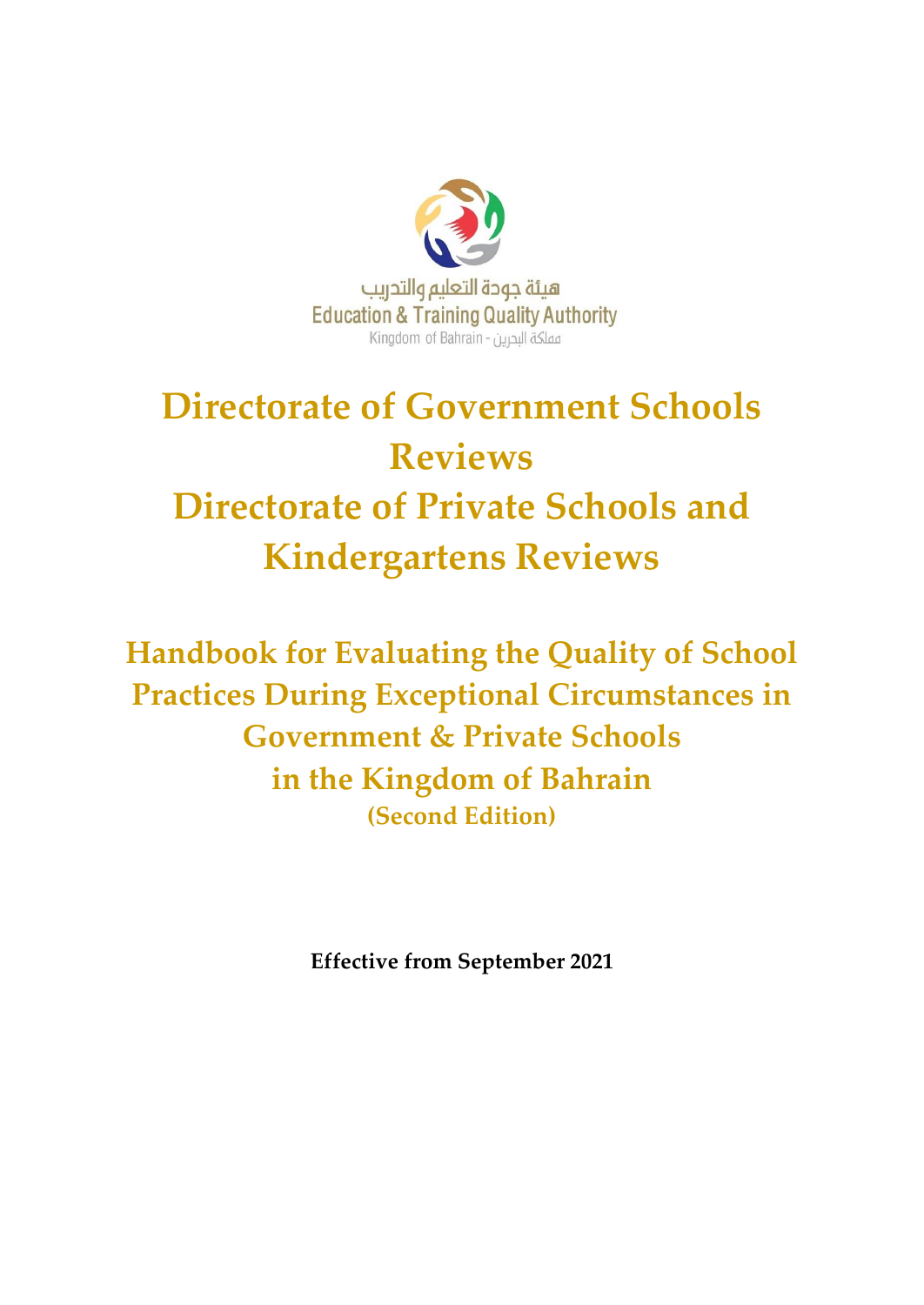# **Table of Contents**

| The Directorate of Government Schools Reviews (DGS) and the Directorate of Private  |  |  |  |  |
|-------------------------------------------------------------------------------------|--|--|--|--|
| Part 1: Framework for Evaluating the Quality of School Practices During Exceptional |  |  |  |  |
| Circumstances in Government & Private School in the Kingdom of Bahrain3             |  |  |  |  |
|                                                                                     |  |  |  |  |
|                                                                                     |  |  |  |  |
|                                                                                     |  |  |  |  |
|                                                                                     |  |  |  |  |
|                                                                                     |  |  |  |  |
|                                                                                     |  |  |  |  |
|                                                                                     |  |  |  |  |
|                                                                                     |  |  |  |  |
|                                                                                     |  |  |  |  |
|                                                                                     |  |  |  |  |
|                                                                                     |  |  |  |  |
|                                                                                     |  |  |  |  |
|                                                                                     |  |  |  |  |
|                                                                                     |  |  |  |  |
|                                                                                     |  |  |  |  |
|                                                                                     |  |  |  |  |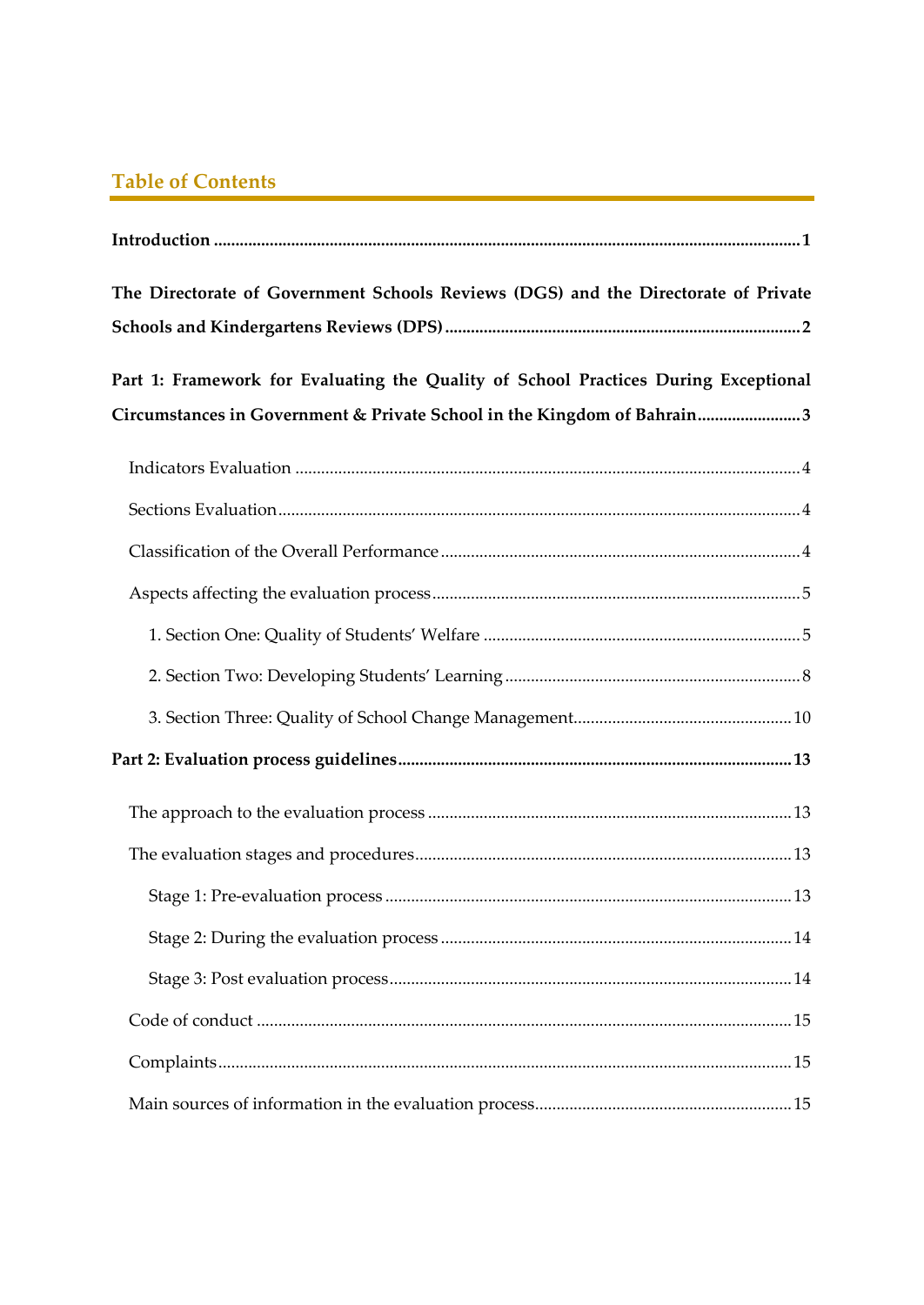| Analysis of electronic communication and networking accounts 17 |  |
|-----------------------------------------------------------------|--|
|                                                                 |  |
|                                                                 |  |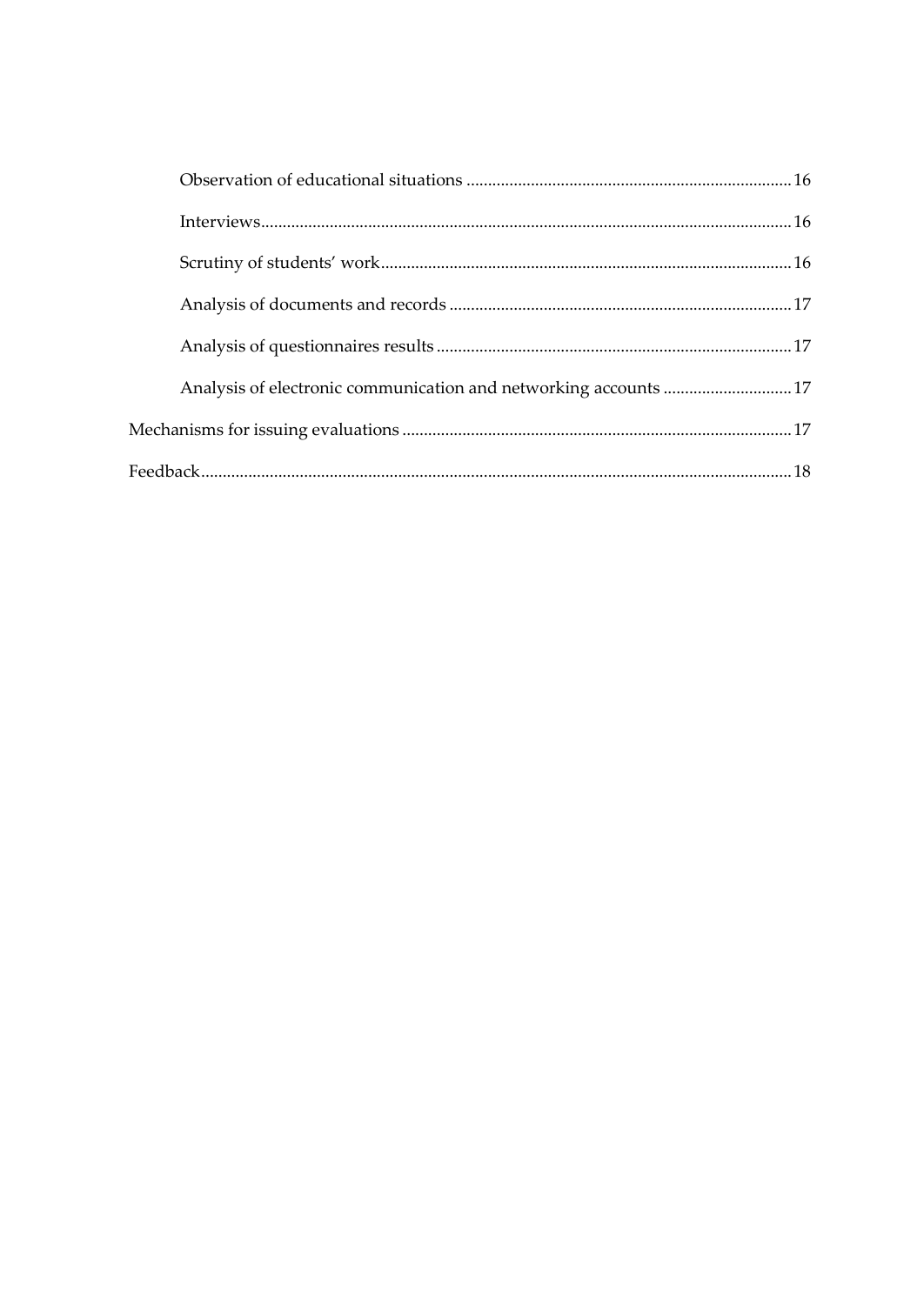## <span id="page-3-0"></span>**Introduction**

## **Background to the Education & Training Quality Authority**

The Authority was established under the name of the 'Quality Assurance Authority for Education & Training' pursuant to the Royal Decree Royal Decree No. (32) of (2008) as an independent national authority governed and supervised by the Cabinet of Ministers in the Kingdom of Bahrain. With the promulgation of the Royal Decrees Nos. (83) of (2012) and (74) of (2016), the Authority was reorganised and renamed to be the 'Education and Training Quality Authority (BQA)'. Pursuant to the Royal Decree duly promulgated in (2012) and subject to Article 4 thereof, one of the BQA mandates is to ensure that the quality of education and training in the Kingdom of Bahrain meets international standards and best practices, whereas it is mandated to 'review the quality of the performance of education and training institutions in light of the guiding indicators developed by the Authority' in accordance with the Kingdom of Bahrain Economic Vision 2030 and directions of the Government Action Plan.

BQA has three core functions, namely: reviewing the performance of education and training institutions, by the General Directorate of Education and Training Institutes Reviews (GDR), managing the National Qualifications Framework (NQF) and conducting the National Examinations by the General Directorate of National Qualifications Framework and National Examinations (GDQ). The (GDR) consists of four directorates: the Directorate of Government Schools Reviews (DGS), the Directorate of Private Schools and Kindergartens Reviews (DPS), the Directorate of Vocational Reviews (DVR) and the Directorate of Higher Education Reviews (DHR). The (DGQ) composes of the Directorate of National Framework Operations and the Directorate of National Examinations (DNE).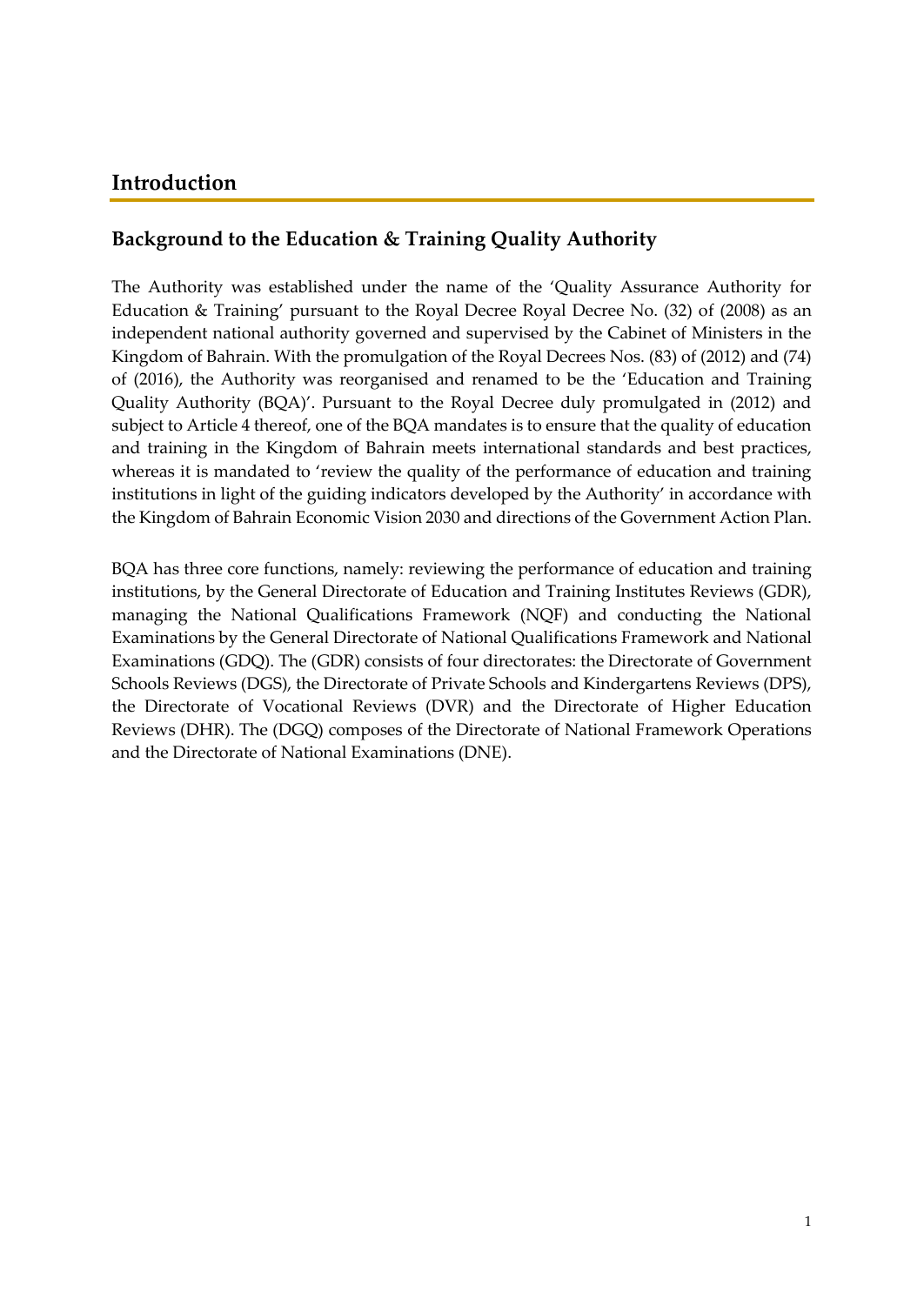# <span id="page-4-0"></span>**The Directorate of Government Schools Reviews (DGS) and the Directorate of Private Schools and Kindergartens Reviews (DPS)**

These two Directorates are responsible for evaluating and reviewing the performance of government and private schools and kindergartens to improve the education level in the Kingdom of Bahrain.

#### **The DGS and DPS are responsible for:**

- setting guiding criteria for the quality assurance of education in schools and kindergartens.
- establishing guiding frameworks and rubrics for success criteria and review procedures.
- reviewing and reporting on the quality of provision in all schools and kindergartens.
- spreading best practices.
- making recommendations for improvements in schools and kindergartens.

The evaluation of public and private schools' performance during exceptional circumstances takes place in light of a set of clear indicators. The evaluation processes are completed independently, objectively and transparently, providing significant information on the strengths and areas for improvement. This aids in focusing efforts and resources as part of the process of improving school performance and its outcomes; thus, raising the level of performance in general.

This Handbook provides the required information on evaluating government and private schools' performance during exceptional circumstances. The Handbook is divided into two parts. The first part presents the framework for the evaluation including its different sections and indicators. The second part provides the related evaluation process to explain its mechanisms, stages and information sources.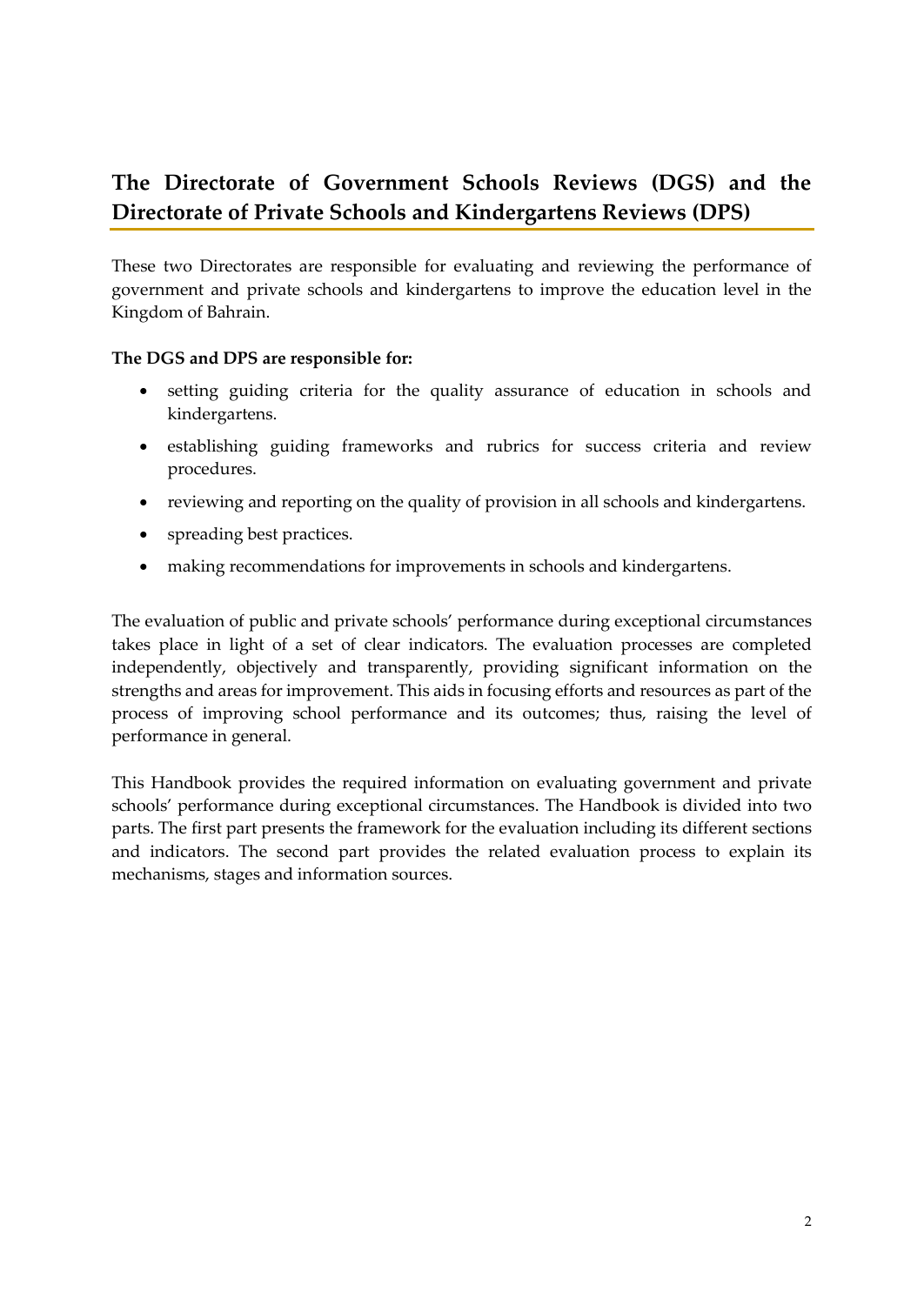# <span id="page-5-0"></span>**Part 1: Framework for Evaluating the Quality of School Practices During Exceptional Circumstances in Government & Private School in the Kingdom of Bahrain**

The second edition of the 'Framework for Evaluating the Quality of School Practices During Exceptional Circumstances' in Government & Private Schools in the Kingdom of Bahrain' is a supplement to the 'Schools Review Framework', issued as Resolution No. (37) of 2018. This Framework identifies the requirements for evaluating the quality of school practices during exceptional circumstances that the Kingdom may experience in general. Its activation is decided according to assessment by the national authorities, and as the BQA sees appropriate. The Framework outlines the sections and indicators which reviewers will evaluate to reach an overall classification of the school performance during the exceptional circumstances. It is worth mentioning that this Framework is only activated in the case of exceptional circumstances that are prevailing in the Kingdom.

The **'Framework for Evaluating the Quality of School Practices During Exceptional Circumstances in Government & Private Schools-Second Edition'** consists of three sections: quality of student welfare, development of students' learning and quality of school change management. It also presents the evaluation classifications decided from the evaluation process of school practices in accordance with the Authority's policies and procedures and based on the established indicators. Schools are required to follow the same Framework and indicators in conducting their own self-evaluation process. It is worth noting that indicators followed by (\*) are considered limiting indicators and will affect the overall evaluation of the concerned section.

| <b>Section</b>                                          | Indicator                                                                                                                                                                                                                                                                                |
|---------------------------------------------------------|------------------------------------------------------------------------------------------------------------------------------------------------------------------------------------------------------------------------------------------------------------------------------------------|
| Section 1:<br>Quality of<br>students' welfare           | 1.1 Facilitating academic achievement of students of different<br>abilities <sup>*</sup><br>1.2 Ensuring students' active participation in school life and<br>educational situations *<br>1.3 Facilitating students' care and personal development                                       |
| <b>Section 2:</b><br>Developing<br>students' learning   | 2.1 Use of suitable teaching strategies, educational technology and<br>learning resources*<br>2.2. Assessment utilisation and enhancement of different learning<br>modes <sup>*</sup><br>2.3 Learning situation management<br>2.4 Enabling students' acquisition of self-learning skills |
| Section 3:<br>Quality of school<br>change<br>management | 3.1 Planning and evaluating the school situation and handling<br>exceptional circumstances*<br>3.2 Managing, developing and monitoring staff performance *<br>3.3 Resources management<br>3.4 Communication with stakeholders                                                            |

## **The Framework evaluates the following:**

**\* limiting indicator that affects the evaluation of the overall section**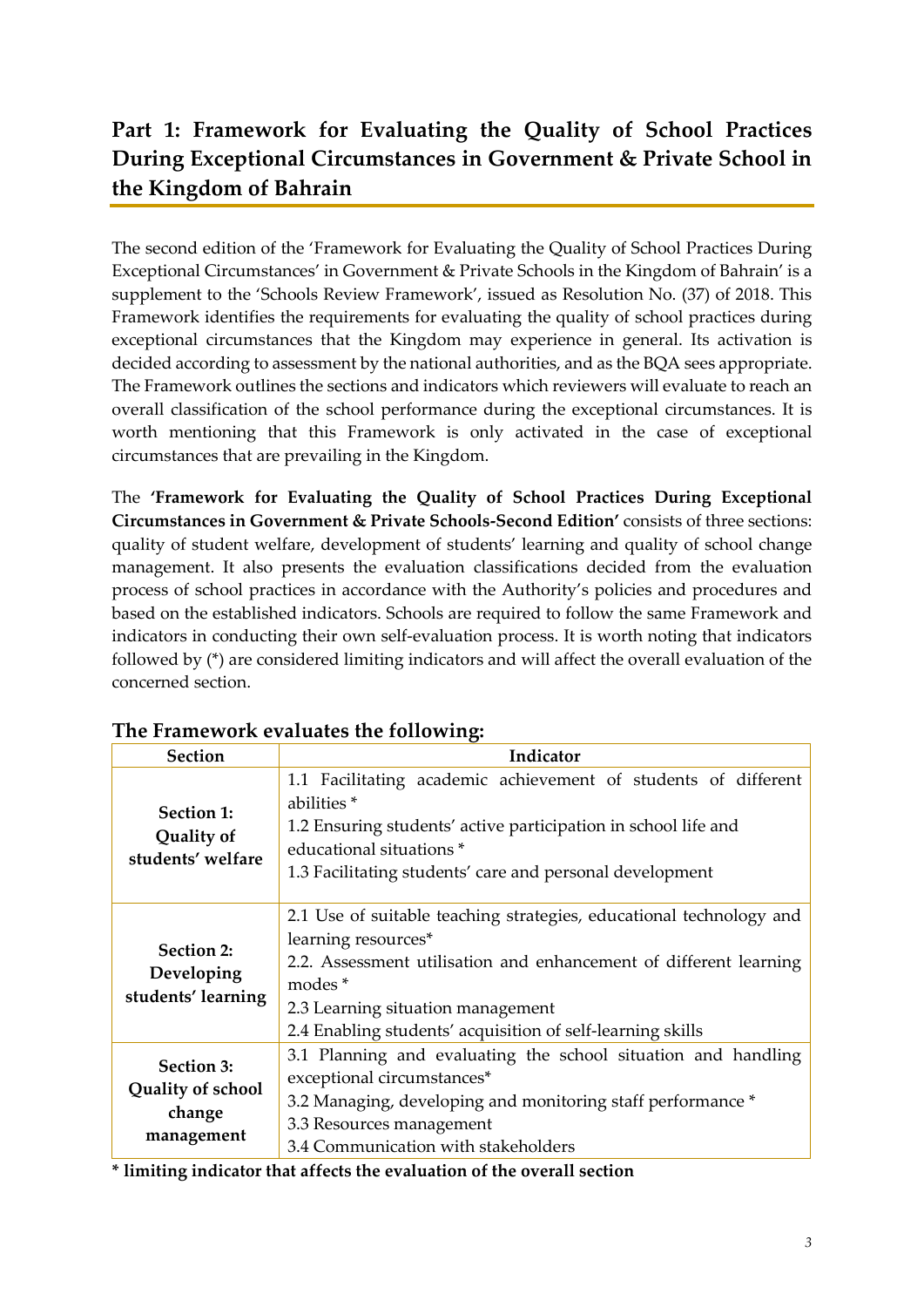# <span id="page-6-0"></span>**Indicators Evaluation**♦

The indicators in each section of the Framework will be evaluated according to three evaluations as follows:

|                                  | Description                                                                                                                                                      |
|----------------------------------|------------------------------------------------------------------------------------------------------------------------------------------------------------------|
| <b>Sufficient response</b>       | The school takes all necessary impactful procedures and<br>measures to handle the exceptional circumstances that affect all<br>the descriptors in the indicator. |
| Partially sufficient<br>response | The school takes a range of impactful procedures and measures<br>to handle the exceptional circumstances that affect most of the<br>descriptors in the indicator |
| <b>Insufficient response</b>     | The school takes procedures and measures that have limited<br>effect according to the descriptors. Procedures and measures<br>might be non-existent              |

♦ Failure to meet the physical, psychological or cyber safety standards will directly affect the evaluation of the relevant indicator.

# <span id="page-6-1"></span>**Sections Evaluation** ♦

The evaluation of the sections will be as follows:

|                              | Description                                                      |
|------------------------------|------------------------------------------------------------------|
|                              | Limiting indicators are evaluated as 'Sufficient responses' and  |
| <b>Sufficient response</b>   | all other indicators are not less than 'Partially sufficient     |
|                              | response'                                                        |
| <b>Partially sufficient</b>  | Limiting indicators are evaluated at least 'Partially sufficient |
| response                     | response'                                                        |
|                              | Any of the limiting indicators is evaluated as 'Insufficient     |
| <b>Insufficient response</b> | response'                                                        |

♦ Failure to meet the physical, psychological or cyber safety standards will directly affect the evaluation of the relevant section.

## <span id="page-6-2"></span>**Classification of the Overall Performance**♦

The overall performance of the school during exceptional circumstances will be evaluated according to three categories based on the level of performance as follows:

|                             | Description                                                         |
|-----------------------------|---------------------------------------------------------------------|
| <b>Sufficient response</b>  | All sections are evaluated as 'Sufficient response'                 |
| <b>Partially sufficient</b> | One of the sections is evaluated as 'Partially sufficient response' |
| response                    | and there are no sections evaluated as 'Insufficient response'      |
| Insufficient response       | One of the sections is evaluated as 'Insufficient response'         |

♦ Failure to meet the physical, psychological or cyber safety standards will directly affect the classification of the overall school performance.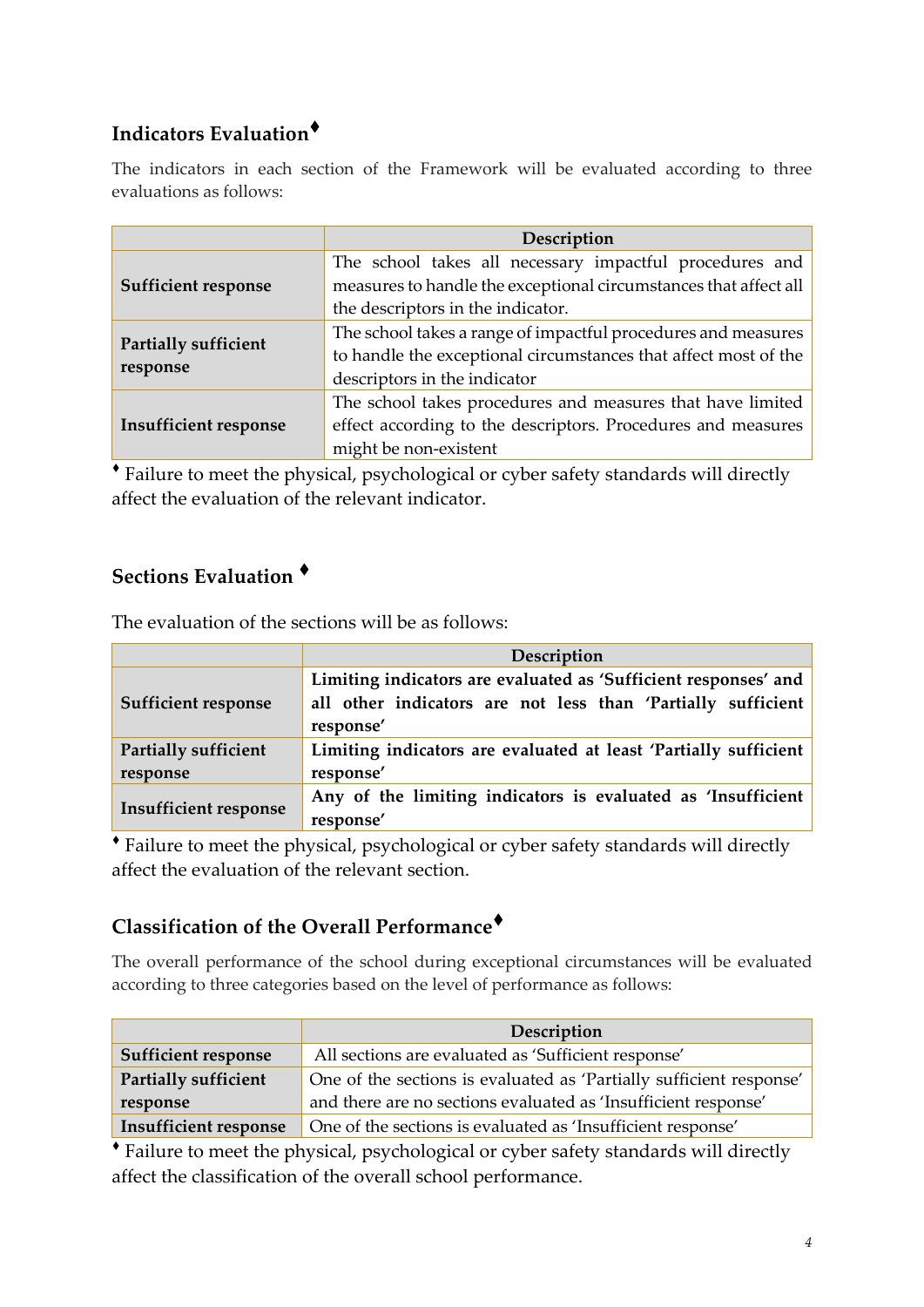Schools classified with 'Sufficient response' are considered to have met the expectations of the evaluation process. However, schools classified with 'Partially sufficient response' have adopted a range of measures and procedures with inconsistent impact which requires them to exert more efforts to meet the requirements of the educational process. Schools classified with 'Insufficient response' need to focus their efforts to improve their provided educational services and may at times need external monitoring and support to improve their performance.

## <span id="page-7-0"></span>**Aspects affecting the evaluation process**

#### **Security and safety aspects**

The BQA will contact the concerned authorities at the Ministry of Education to inform them in case there are major risks related to safety and security practices that the school fails to meet. This will also affect the classification of the school's overall performance

#### **Failure to comply with evaluation requirements and processes**

The school will obtain the lowest classification if it fails to comply with the evaluation requirements or any of its processes, such as providing information and data, records or access information to electronic platforms, various educational systems or regular and virtual classes. This will be in accordance with the policies and procedures in place at the BQA.

#### Framework sections and performance indicators

This framework consists of three sections: the quality of students' welfare, developing students' learning and quality of school change management. The effectiveness of the indicators under each section will be evaluated through a set of descriptors. The sections also include the key questions and various information sources that help the school and evaluation teams in evaluating the effectiveness of school procedures in each section.

## <span id="page-7-1"></span>**1. Section One: Quality of Students' Welfare**

This section of the 'Framework for Evaluating the Quality of School Practices During Exceptional Circumstances' is concerned with the extent of the school's efforts in facilitating the academic progress of students of different categories to help them overcome any academic difficulties that may hinder their learning, and ensure students' active participation in school life and educational situations , in addition to facilitating their personal development by providing them with the necessary support and guidance It should be noted that the indicators followed by an asterisk (\*) in this document is a key indicator in the section and directly affect its evaluation.

This section will be evaluated according to the following indicators:

#### **1.1 Facilitating academic achievement of students of different abilities\***

This indicator is inferred through the following descriptors: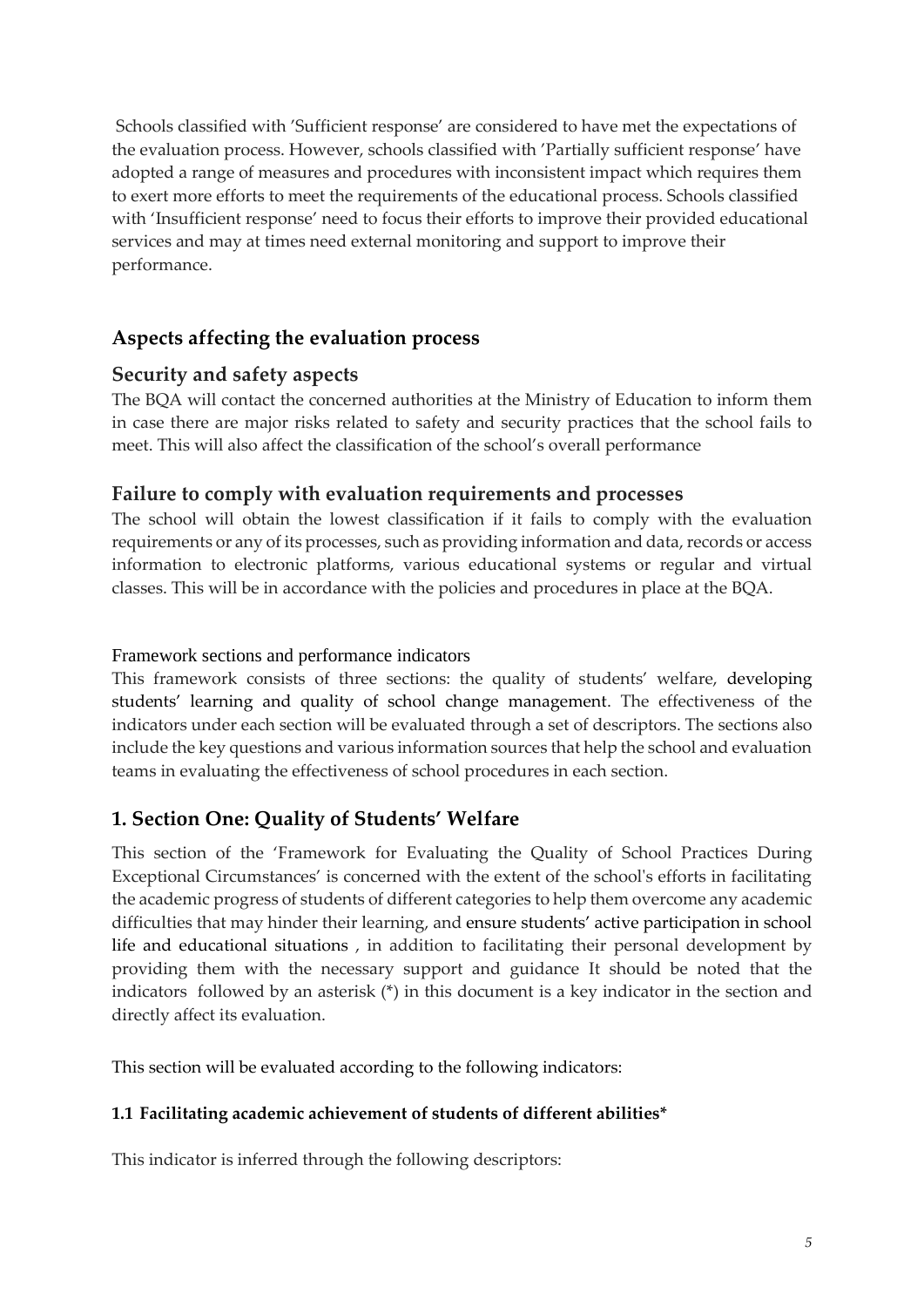- A clear policy is provided and effectively implemented to diagnose students' standards and evaluate their learning whether in face-to-face or distance learning (synchronous or asynchronous).
- Appropriate plans are provided to support students academically according to their different educational needs.
- A variety of balanced academic support and external enrichment programmes are provided to meet students' needs in both face-to-face and distance learning (synchronous and asynchronous).
- Students' progress and commitment to attending academic support and the different external enrichment programmes is followed up and monitored through various assessment methods.

**1.2 Ensuring students' active participation in school life and educational situations \***  This indicator is inferred through the following descriptors:

- A variety of different non-academic activities are provided by the school and the participation of students of all categories in these activities is ensured.
- Opportunities are provided for students to actively participate in written, verbal or digital educational situations.
- Adequate opportunities are provided to students to develop their positive values by fostering positive attitudes towards local and global issues and raising their awareness of the importance of engaging and participating in them.

#### **1.3 Facilitating students' care and personal development**

This indicator is inferred through the following descriptors:

- Psychological and social care are provided to students when they face problems during their face-to-face or distance learning, in order to make them feel safe. $^{\Delta}$
- Students are directed to the assigned support personnel who deal with any behavioral issues that may occur between them. Students are aware of who to resort to when they face any phenomenon that may occur face-to-face or electronically, such as: harassment, bullying, exploitation or abuse in its various forms. $^\Delta$
- Students' commitment and punctuality are monitored. This includes their commitment to submitting tasks and activities in a timely manner and to attending learning situations offered in different forms.
- The necessary technical support is provided to students when needed to facilitate their access to the required knowledge, skills and understanding needed for their learning and values growth

 $\Delta$ This is a limiting descriptor which will affect the overall evaluation of the indicator.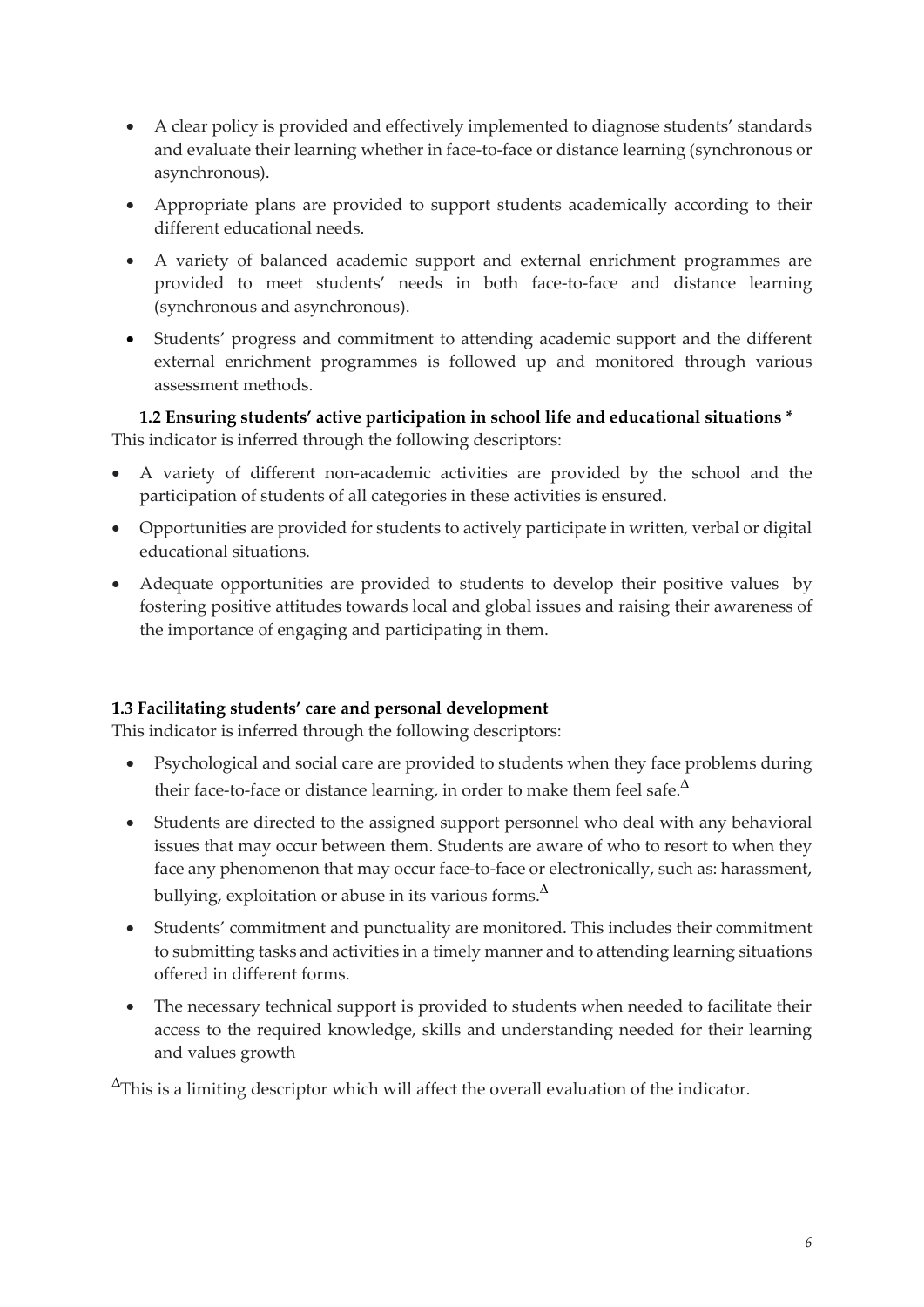#### **The following key questions will help evaluate the indicators in this section:**

How effective are the following:

- academic support programmes provided to students of all academic categories
- diagnostic and evaluation procedures of the different educational needs of students
- training and assistance provided to deal with all types of education
- the school's procedures to ensure students' safety while using the various educational resources and platforms
- the care provided to students to help them overcome problems such as isolation and anxiety
- the electronic support provided to facilitate students' learning
- students' participation in school life and learning situations
- students' commitment to completing tasks and meeting deadlines
- students' commitment to attend learning situations, whether face-to-face or distance ones
- students' ability to communicate through learning channels
- students' awareness of local and global citizenship values
- students' participation in non-academic experiences.

## **In order to evaluate the indicators in this section, the evaluation team will gather information from different sources including but not limited to the following:**

- observation of students' standards and progress in learning situations
- scrutiny of students' work and accumulative personal portfolio, tasks and projects
- meetings and surveying the opinions of: students, parents and teachers
- analysing the following:
	- − the school's procedures in diagnosing students' needs of all categories
	- − the school's policy to support all categories of students academically in their learning
	- − documents related to students' special cases
	- − documents related to monitoring students' attendance, adherence and commitment to lesson schedules
	- − the school's policy and mechanism for providing technical support to students
	- − the school's policy to support students' personal needs in different modes of learning.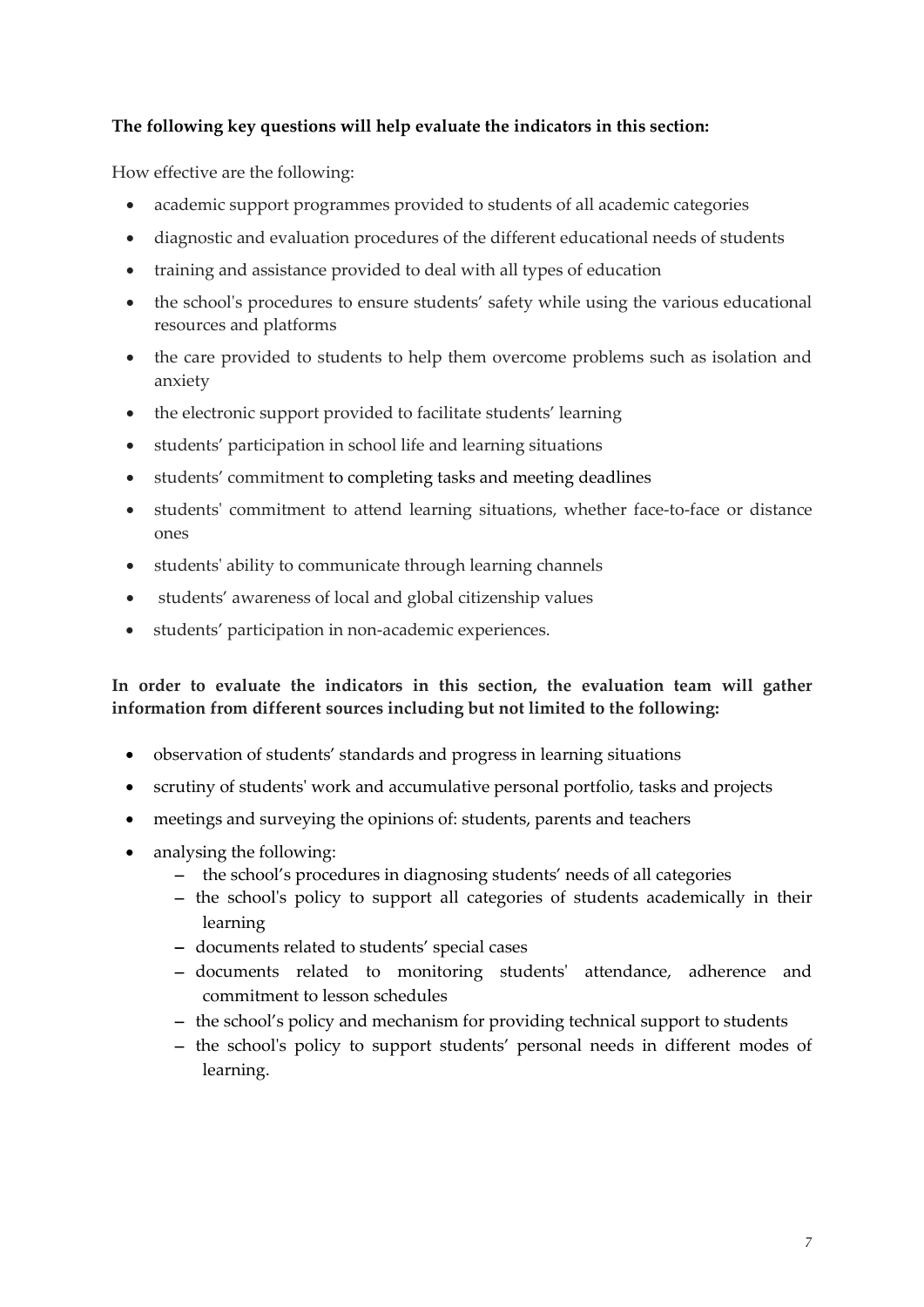## <span id="page-10-0"></span>**2. Section Two: Developing Students' Learning**

This section of the Framework focuses on what the school offers to develop students' learning skills by ensuring the utilisation of teaching and learning strategies, educational technology and learning resources that meet the various learning styles and needs of all students. It also includes the teachers' Assessment utilisation and enhancement of different learning modes and their ability to manage different educational situations, in addition to enabling students' acquisition of self-learning skills

It should be noted that the indicators followed by an asterisk (\*) in this document is a key

indicator in the section and directly affect its evaluation.

This section will be evaluated according to the following indicators:

## **2.1 Use of suitable teaching strategies, educational technology and learning resources\***

This indicator is inferred through the following descriptors:

- Appropriate teaching and learning strategies are implemented with a variety of attractive and motivating methods and styles.
- Different learning resources are utilised adequately and are adaptive to changing situations which allow students the opportunities to develop their experiences and enhance their knowledge, skills and depth of concepts.
- Positive attitudes are demonstrated by teachers towards using interactive technology in their lessons and various activities.

## **2.2. Assessment utilisation and enhancement of different learning modes \***

This indicator is inferred through the following descriptors:

- The achievement of learning objectives in line with curriculum expectations is ensured by teachers through using a variety of effective assessment tools.
- Assessment results are used by teachers to identify students' different levels and plan appropriate teaching and learning methods according to their different needs, to enable them to achieve the expected progress as per curriculum requirements.
- Feedback and support for students are provided by teachers based on assessment results to enable them to know their strengths and areas for improvement in their performance.

#### **2.3 Learning situation management**

This indicator is inferred through the following descriptors:

• Various types of learning situations are planned effectively, including face-to-face and distance (synchronous and asynchronous) ones. Learning time is efficiently used in accordance with curriculum competencies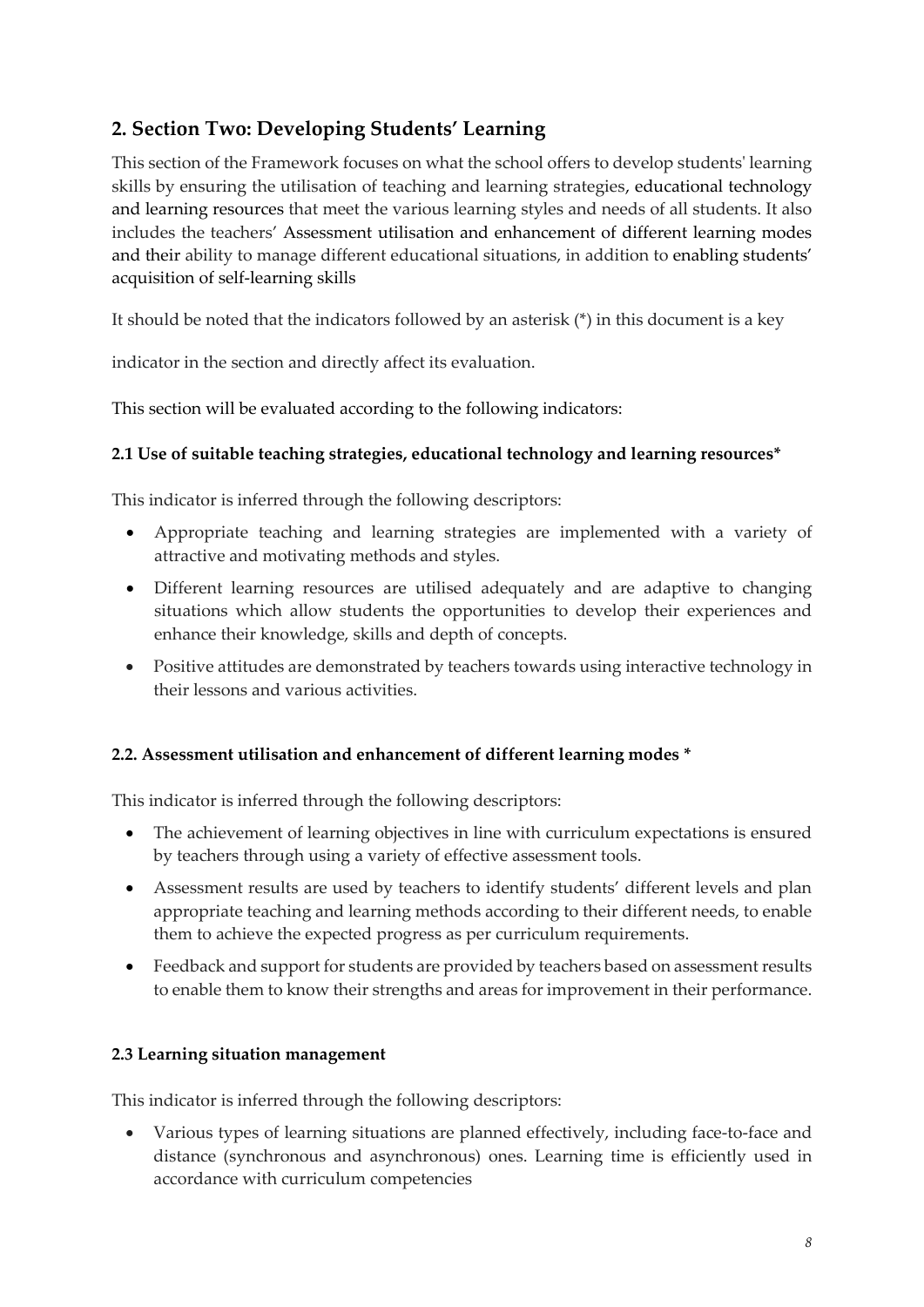- A seamless transition is ensured when presenting different knowledge and concepts and meaningful links to real life experiences are provided.
- Clear instructions are provided when giving tasks and assignments with clear expectations from students.
- Motivating students, managing their behaviour and solving issues encountered during educational situations.

#### **2.4 Enabling students' acquisition of self-learning skills**

This indicator is inferred through the following descriptors:

- Students are provided with adequate opportunities to develop their positive attitudes towards lifelong learning and dealing with the various organizational disciplines required by their studies as well as their ability to communicate with their teachers and classmates.
- Promoting 21st century skills including independent learning, communication, critical thinking and problem solving that enable them to accomplish assigned tasks.
- Students are encouraged to produce digital content and develop their technological and research skills to access different sources of knowledge.

#### **The following key questions will help evaluate the indicators in this section:**

How effective are the following:

- teachers' knowledge of appropriate teaching strategies, whether for face-to-face or distance teaching, and their ability to be creative and innovative in this regard
- teachers' effective use of learning time
- students' positive attitudes towards responsible self-learning and independent work
- students' ability to positively deal with learning pressures
- students' development of 21st century skills including cooperation, independent learning, critical thinking, communication, problem solving, discussion making and linguistics mastery.
- lesson plans and the adequacy of instructional guidelines
- teachers' ability to utilise different educational and technological resources
- teachers' catering for the different needs of students and providing the appropriate support including students with special needs
- distance learning and self-guided forms of learning and assessment adopted by the school
- teachers' use of continuous assessment and the stability and continuity of implementation mechanisms as per the nature of all subjects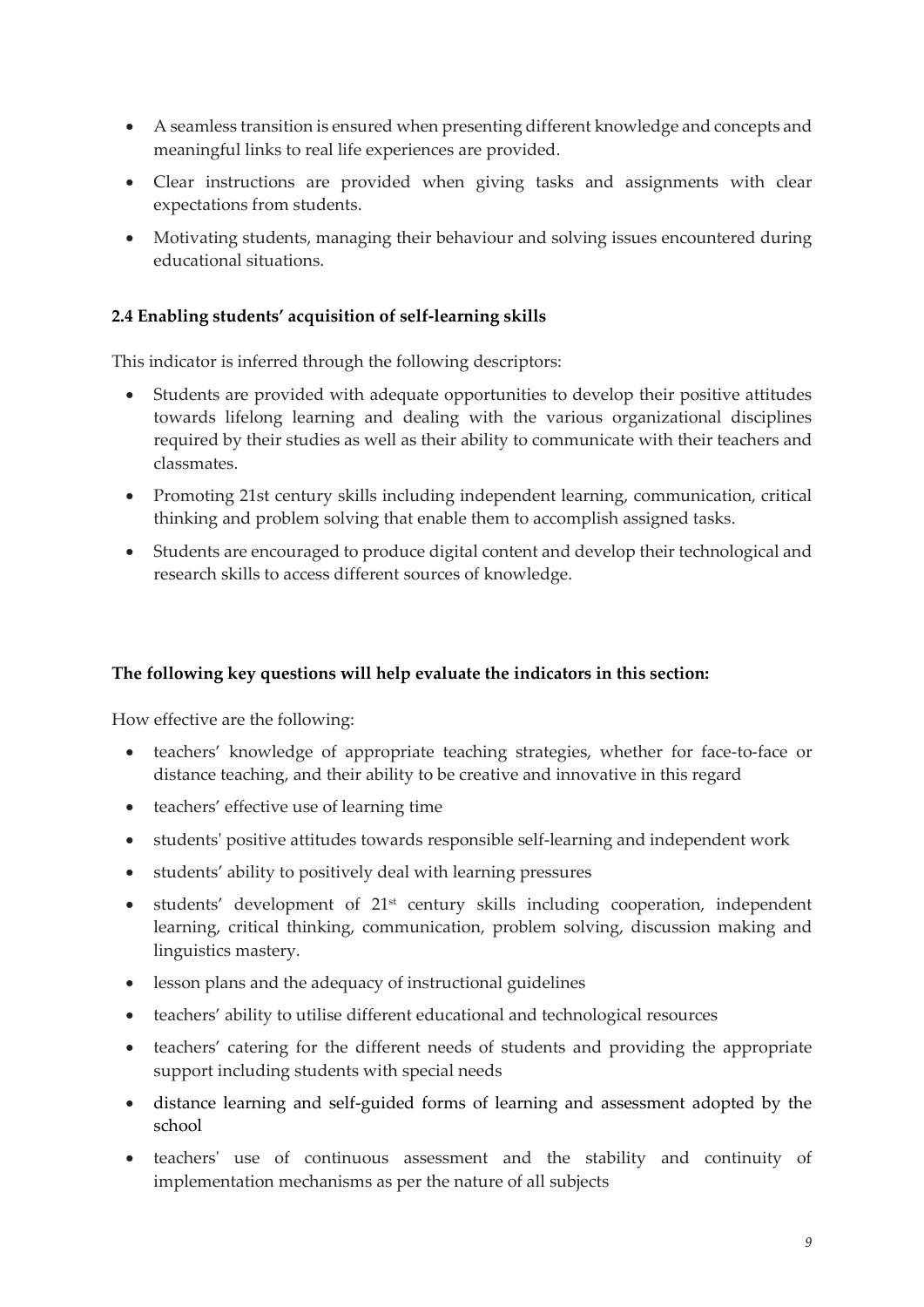- the variety of assessment of learning and the accuracy of mechanisms used
- teachers' diversification of what is being presented to cater for the different levels of students and their modification of plans accordingly
- the feedback provided to students
- teachers' utilisation of various technological tools and encouraging students to use them

#### **In order to evaluate the indicators in this section, the evaluation team will gather information from different sources including but not limited to the following:**

- observation of different types of learning situations
- scrutiny of different types of in-class and out of class assessments, as well as students' work and accumulative portfolio, tasks and projects
- meeting and seeking the opinions of: administrative and teaching staff, students and parents
- analysing and scrutinizing samples of daily lesson plans, different educational guidelines and instructions, and ensuring the effectiveness of their implementation
- scrutiny of independent learning skills demonstrated by students.

## <span id="page-12-0"></span>**3. Section Three: Quality of School Change Management**

This section of the Framework focuses on the effectiveness of school leadership practices in leading change during any exceptional circumstances in the educational process. This starts with the process of assessing and analysing the school situation to develop appropriate school plans to deal with these situations. It also focuses on the school mechanisms to ensure the performance development of their staff by providing them with professional programmes that meet the requirements of this stage and, consequently monitoring staff performance while implementing the requirements of the educational process and supporting them when needed. This section also evaluates the school's ability to manage and provide various educational resources, and effectively communicate with stakeholders to, ultimately achieve learning goals.

It should be noted that the indicators followed by an asterisk (\*) in this document is a key

indicator in the section and directly affect its evaluation.

This section is going to be evaluated through the following indicators:

#### **3.1 Planning and evaluating the school situation and handling exceptional circumstances\***

This indicator is inferred through the following descriptors: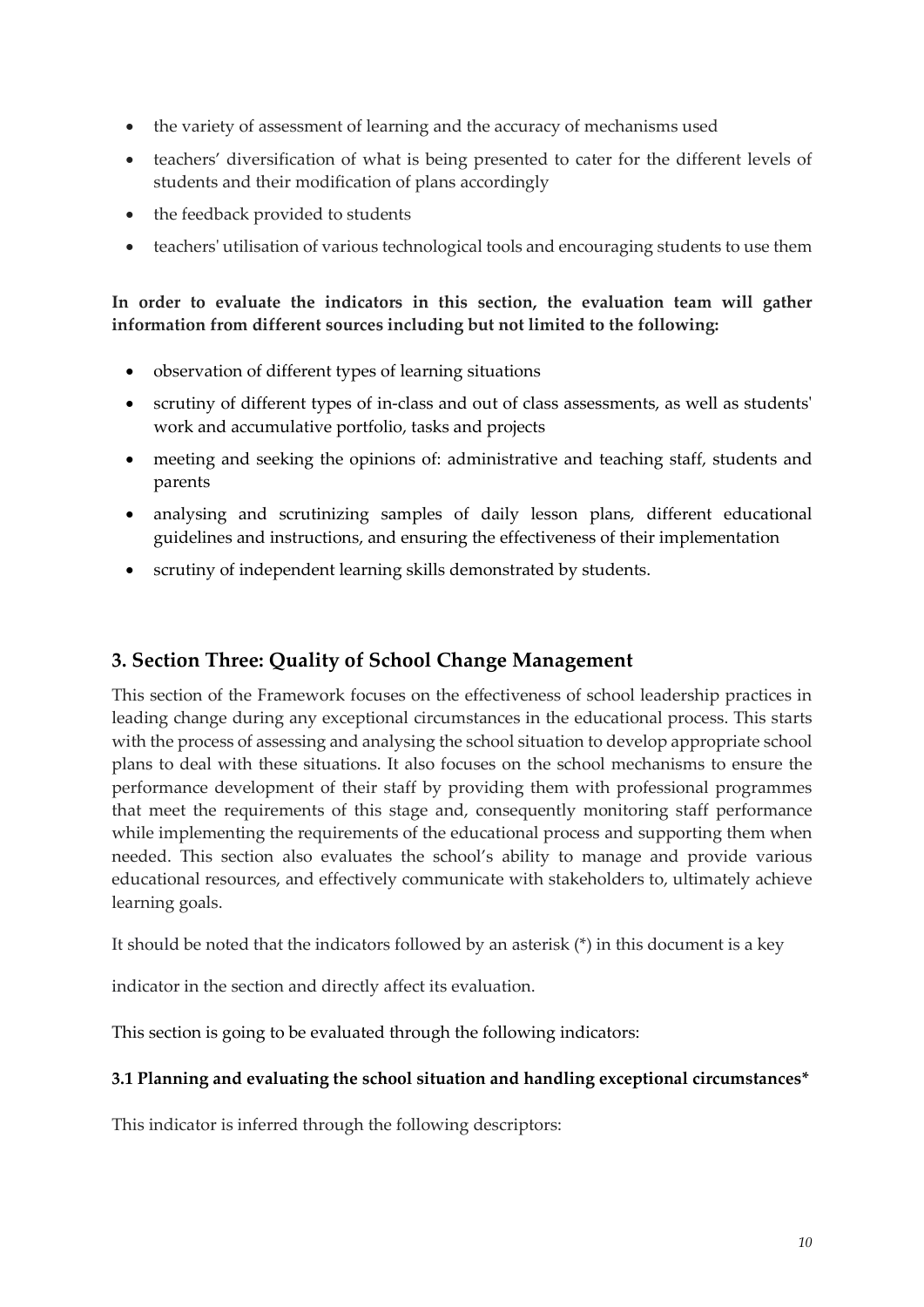- The school's situation is accurately and comprehensively assessed to identify the strengths and areas for improvement, and plan to develop performance in accordance with the requirements of exceptional circumstances.
- The school's policies and procedures in identifying opportunities and potential risks that may affect overall performance and providing an appropriate response to them. This includes risks related to health, security and safety and follow up of performance. $^\Delta$
- The curriculum is reviewed and implementation is monitored to meet the rapid developments in education and to meet students' needs during exceptional circumstances.

 $\Delta$ This is a limiting descriptor which will affect the overall evaluation of the indicator.

#### **3.2 Managing, developing and monitoring staff performance\***

This indicator is inferred through the following descriptors:

- Adequate attention is given to reorganising and managing human resources to meet the challenges of exceptional circumstances. This is done through re-assigning them to various tasks and organising them according to need.
- The professional competence of teachers and staff is raised through various programmes to ensure their readiness to stay up to par with the required changes.
- Teachers' welfare is considered by providing appropriate professional, psychological and social support during exceptional circumstances.

#### **3.3 Resources management**

This indicator is inferred through the following descriptors:

- Material and educational resources are reviewed and organised to meet the requirements of exceptional circumstances.
- Information technology services and communication technology are provided and organised.
- Effective measures are taken to ensure cyber security while employing various digital resources.

*This is a limiting descriptor which will affect the overall evaluation of the indicator.* 

#### **3.4 Communication with stakeholders**

This indicator is inferred through the following descriptors:

- Channels of communication are provided with the various stakeholders including parents, students and teachers to seek their opinions and suggestions and respond to them.
- Communication is established with local community institutions and learning communities to support the learning process during exceptional circumstances.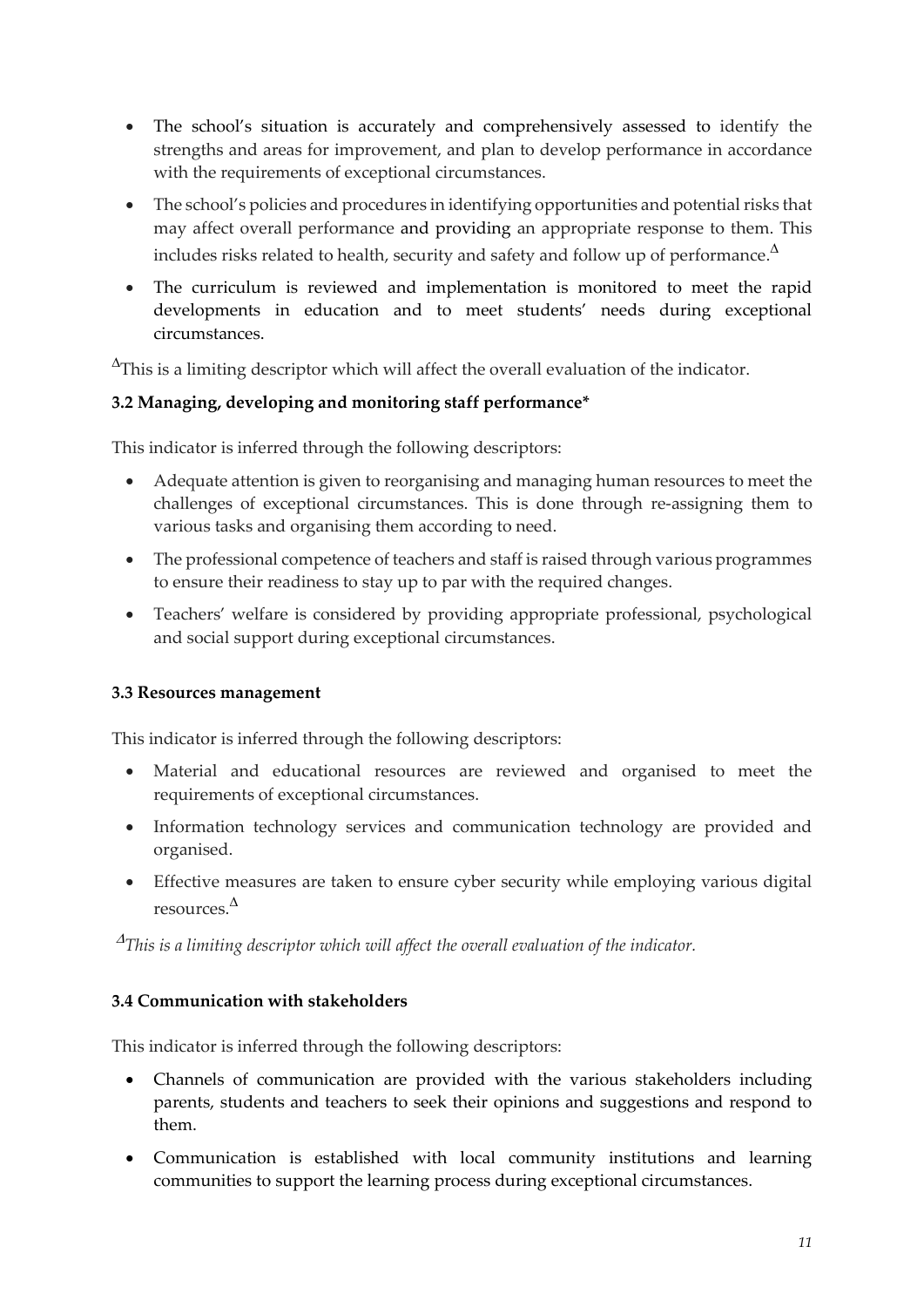#### **The following key questions will help evaluate the indicators in this section:**

How effective are the following:

- the infrastructure supporting all, odes of education
- the school's objectives of the educational practices in the current stage, whether in faceto-face or distance learning (synchronous and asynchronous)
- the school's readiness to provide education in light of exceptional circumstances and in line with the changes
- the school's curriculum competencies that have been supported with electronic content to suit the age group, needs of students and real life outside the school
- the school's development of its infrastructure and professional development programmes for teachers to deal with the current situation and the subsequent stages
- the channels of communication between the school, parents and students to achieve, understand and accept the required changes
- the achievements accomplished by the school to complete the required change plan.

#### **In order to evaluate the indicators in this section, the evaluation team will gather information from different sources including but not limited to the following:**

- analysing school policies related to handling developments and risks, including teaching strategies and assessment mechanisms
- scrutiny of mechanisms for reviewing the curriculum to cater for the shift towards different modes of education
- ensuring the fulfilment of the curriculum requirements and its scheme of works
- interviewing and surveying the views of parents and students
- meeting the school leadership, members of the administrative and teaching staff and seeking their opinions
- analysing professional development programmes' documents to ensure that they meet requirements of all modes of education
- check the readiness and appropriateness of school preparations for implementing different education modes
- ensuring the establishment of mechanisms to monitor the availability of technological resources for students, and procedures for dealing with special cases
- checking online platforms and resources to ensure their activation

analysing documents related to community partnership programmes which support all modes of education.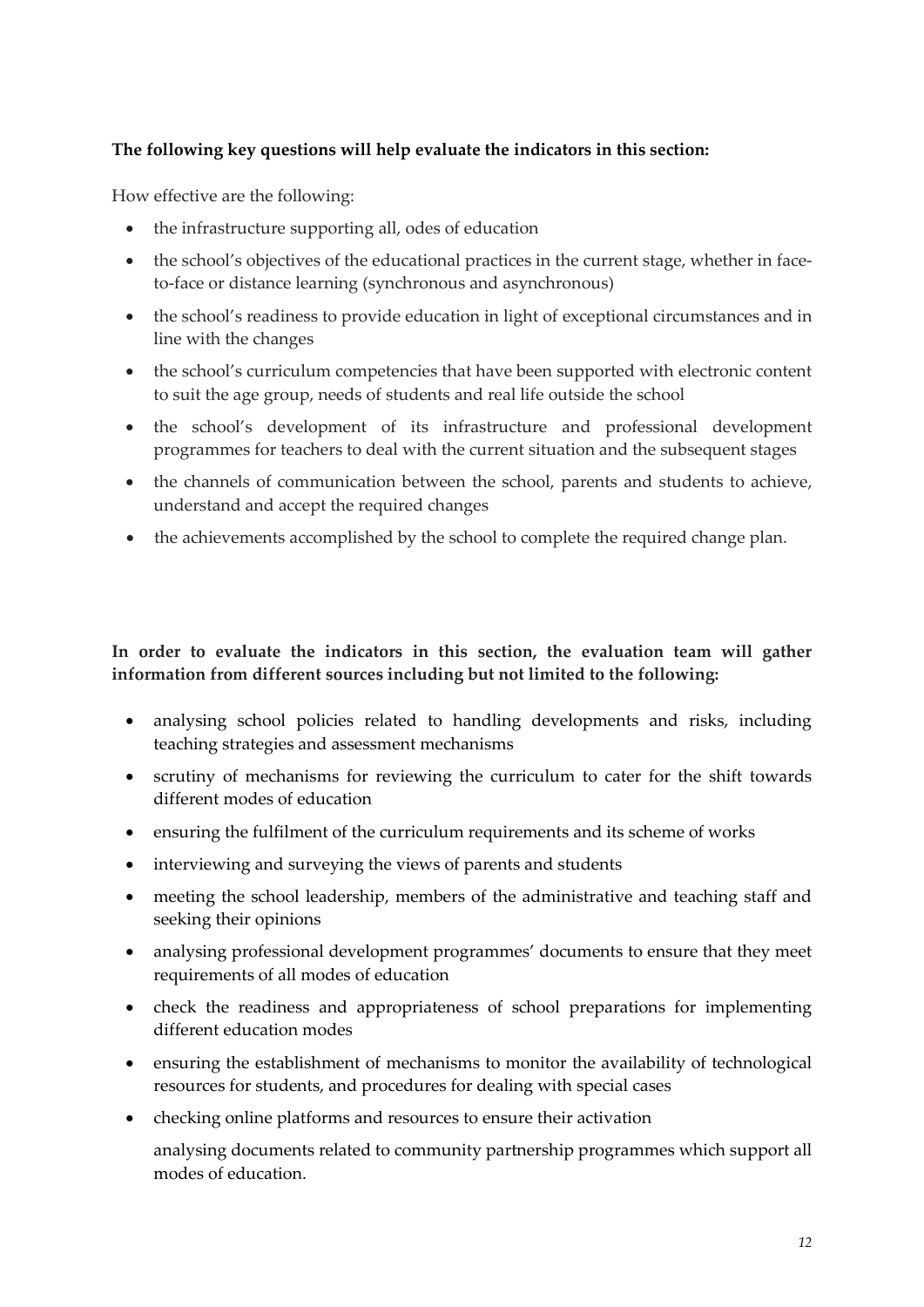## <span id="page-15-0"></span>**Part 2: Evaluation process guidelines**

The aim of the evaluation process during any exceptional circumstances in the Kingdom of Bahrain is to identify the quality of practices and procedures implemented in schools, and to identify the main positives and areas for improvement. This is done to improve the performance of schools and the practices they provide. The evaluation process will involve professional dialogues and feedback. Additionally, the school evaluation report, which will be based on the evaluation process findings, will present the most significant areas and recommendations that will aid the school in setting the necessary plans for development.

## <span id="page-15-1"></span>**The approach to the evaluation process**

The evaluation approach is based on collaboration between the school and the evaluation team. The evaluation process depends on the school's self-evaluation of the quality of its practices and procedures during exceptional circumstances through filling in the 'Self-Evaluation Form of School Practices in Exceptional Circumstances' objectively and accurately. The process of evaluating the quality of school practices should be guided by the same indicators and descriptors described in each section of the exceptional framework.

Reviewers will use the information the school offers in its 'Self-Evaluation Form of School Practices in Exceptional Circumstances', alongside any information gathered from other documents the school provides, to form hypotheses and questions that the evaluation process will revolve around. These hypotheses and questions will be verified through monitoring the procedures implemented in the school.

Reviewers will form their evaluations of the different indicators of the evaluation framework based on the information they collect during the evaluation process. Regular feedback to the school's leadership is an essential part of the process, so that the school administrative and teaching staff are aware of how the evaluations are reached.

## <span id="page-15-2"></span>**The evaluation stages and procedures**

The evaluation of the quality of school practices during exceptional circumstances in the Kingdom of Bahrain has three key stages as follows:

#### <span id="page-15-3"></span>**Stage 1: Pre-evaluation process**

- The 'Self-Evaluation Form of School Practices in Exceptional Circumstances', is sent to schools. They must complete it and send it back by the allocated date to the administration concerned at BQA, along with any other relevant documentation including the following:
	- − the school's different plans, including the strategic and operational plans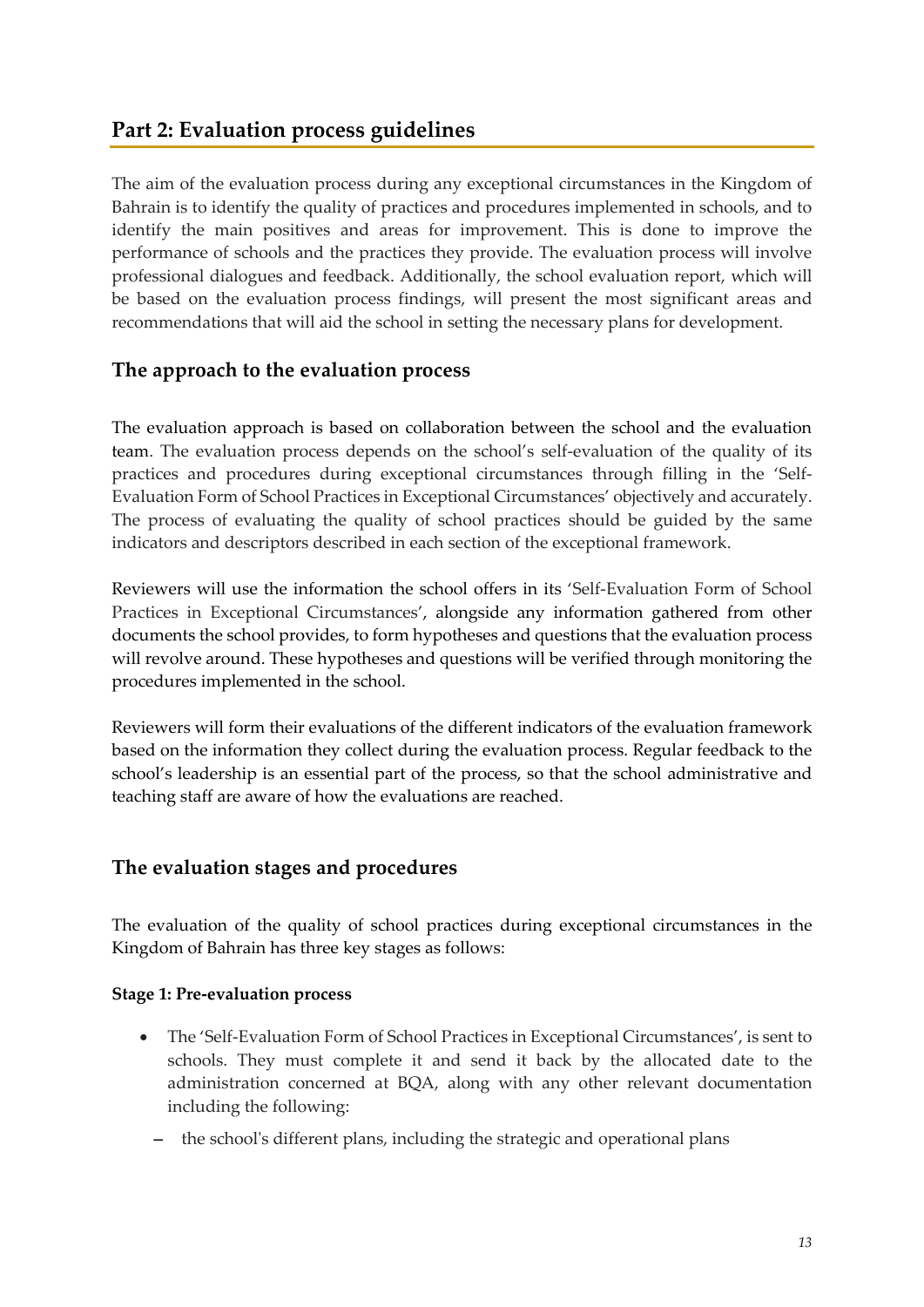- − a schedule of learning situations including face-to-face and distance learning, indicating the timing of the different sessions
- − access details to educational platforms and electronic tools
- − a list of the names of students and their parents, contact numbers and e-mails, if available
- − the school's assessment policy
- − information about the implemented curriculum.
- The Directorate concerned notifies the school of the dates of the evaluation and the name of the Lead of the evaluation team (Team Lead).
- The Team Lead contacts the school to discuss preparations, the evaluation plan and any related issues including the most important areas that require follow-up by the team during the evaluation process.
- The school administration can, at this stage, designate a coordinator on its behalf. The coordinator will only undertake the task of coordinating between the evaluation team and the school regarding the provision of the necessary technical support.

#### <span id="page-16-0"></span>**Stage 2: During the evaluation process**

- The evaluation process will normally last for five days, during which reviewers will:
	- − observe learning situations of various types, including face-to-face and distance ones (synchronous and asynchronous), according to their availability
	- − scrutinise different samples of students' work, especially electronic ones
	- − scrutinise samples of students' activities and assessment
	- − scrutinise documents and files of the school related to the sections in the framework
	- − hold meetings with members of the administrative and teaching staff, students and their parents
	- − follow up on security and safety measures to ensure the safety of students and school personnel
	- provide feedback sessions by the Team Lead to the school leadership. The final feedback will be given on the last day of the evaluation by the Lead Reviewer.

#### <span id="page-16-1"></span>**Stage 3: Post evaluation process**

- The Directorate concerned at BQA endorses the team's evaluations of school practices in accordance with the established quality assurance procedures.
- The Team Lead drafts the evaluation report and a copy is sent to the school for a factual accuracy check.
- The school expresses its view on the evaluation process by completing the assigned form.
- The Directorate concerned sends the final report to the school to benefit from it and implement the recommendations.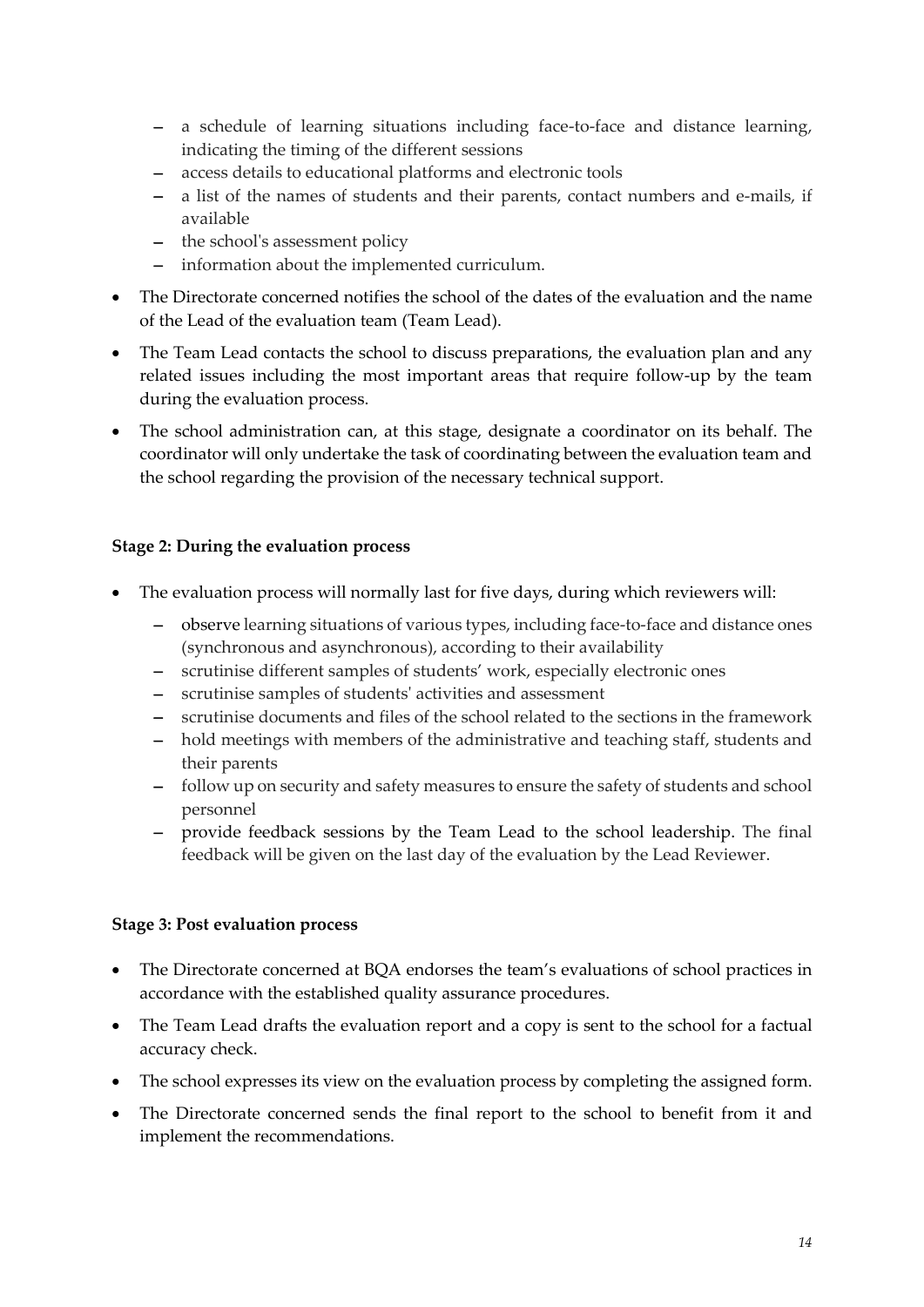## <span id="page-17-0"></span>**Code of conduct**

Reviewers are committed to the highest professional standards in their work and to the code of conduct, which represents the values of the authority. They adhere to these standards at all times and in all their work in accordance with the authority's policies and procedures. This is achieved through adhering to the codes of conduct:

- evaluate objectively and impartially
- report honestly, ensuring that judgements are fair and reliable
- carry out their work with integrity
- treat all those the team meets with courtesy, and do all possible to minimise the stress on school staff involved in the evaluation
- maintain a purposeful and productive dialogue with anyone involved in the evaluation process without revealing any names
- respect the confidentiality of information, particularly about individuals and the nature of their work.

The school and its staff are also expected to commit to professional conduct and objectivity in meetings and dialogues while openly sharing any relevant information.

## <span id="page-17-1"></span>**Complaints**

The Directorates expect evaluations to be completed smoothly and efficiently, but in some exceptional cases, the school may not be satisfied with an aspect of the evaluation process and procedures. In this case, the school Principal should discuss this with the Team Lead immediately. If the matter is not resolved during the evaluation process, the school leadership can express its dissatisfaction to the concerned directorate at BQA through following the approved procedure for formal complaints within three working days as per the BQA policies, procedures and timeframes.

Complaints can only relate to reviewers' behaviour, their compliance with the professional code of conduct and the quality of communication and interaction during the evaluation. Complaints cannot be filed about school evaluations and classification. In turn, according to BQA's policies and procedures, the evaluation team is entitled to file a complaint in the event of any violation by the school to any of the Team members.

## <span id="page-17-2"></span>**Main sources of information in the evaluation process**

The evaluation process will depend on gathering information from multiple sources through using various tools. These will consist of surveying the opinions of school personnel, students and their parents, observing educational situations, interviews, analysing documents and records, analysing the results of paper and electronic questionnaires and examining students' work and electronic activity.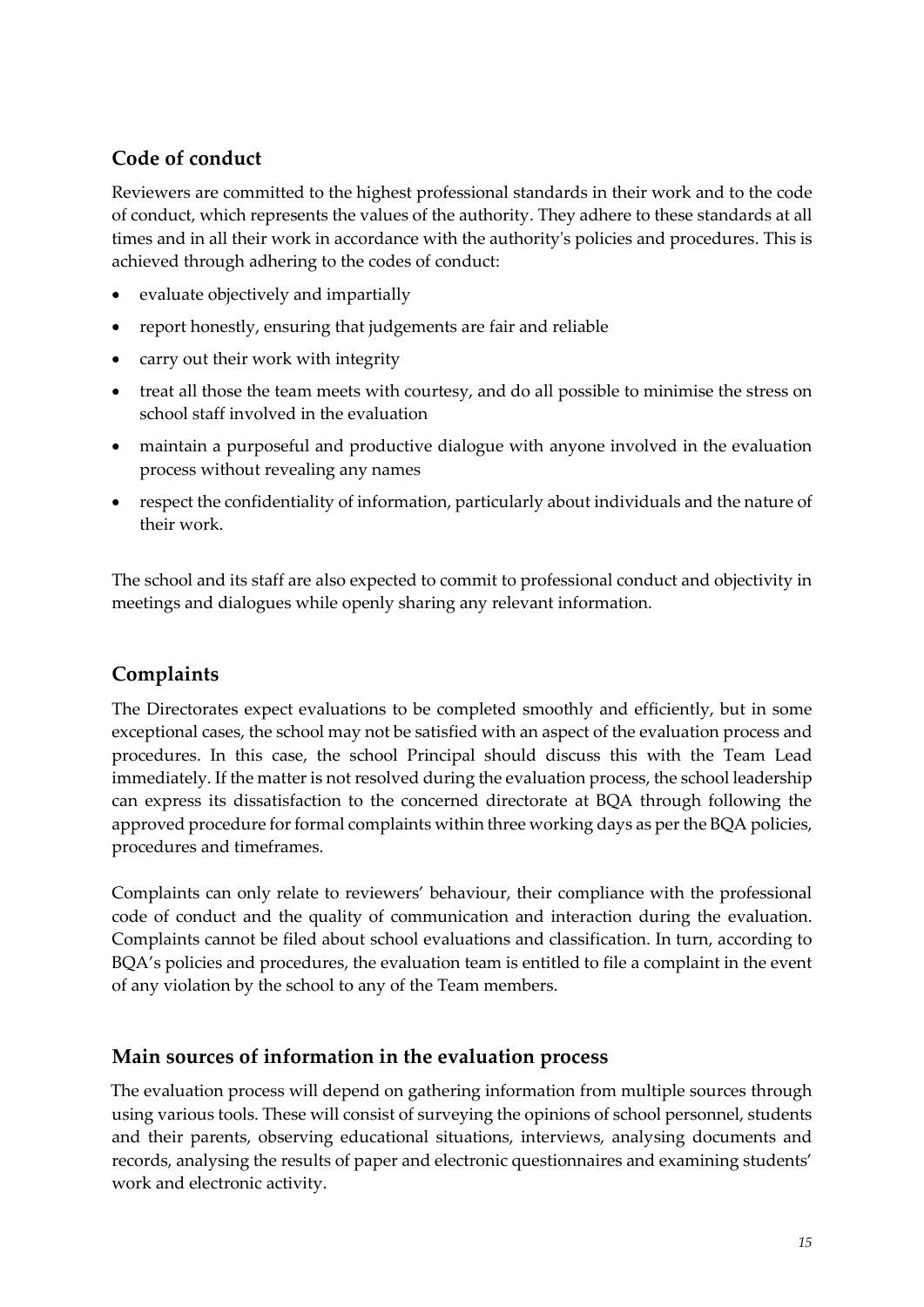The following is an explanation of the most significant sources of information in the evaluation process.

## <span id="page-18-0"></span>• **Observation of educational situations**

Planning for observation of different types of educational situations including face-to-face and distance (synchronous and asynchronous) ones, to assess the quality of teaching, learning and support in these sessions. Observation of the learning situations is an essential part of the evaluation process. The focus will be on core subjects such as Arabic, mathematics, science, English and specialised subjects whenever possible. Reviewers will sample lessons which should be representative of the school, therefore not all teachers are necessarily seen while teaching. Reviewers will determine the time needed for observation.

The reviewers will silently observe virtual lessons while noting the different aspects of the teaching process, and students' standards and the level of interaction between them without any interference in the educational situation. When evaluating face-to-face lessons, reviewers will evaluate lesson plans during observations, try to minimise disruption to lessons during site visits and will not intervene in a lesson in any way. However, reviewers will seize the opportunity to talk sensitively with students about their work to identify their standards.

The Team Lead will not report on individual teachers to the Principal or other senior managers, except in exceptional circumstances such as when issues of safety are involved.

## <span id="page-18-1"></span>• **Interviews**

Reviewers will aim through interviews to reach a clear view about different aspects of the evaluation, and the practices listed in the 'Self-Evaluation of Quality of School Practices During Exceptional Circumstances'. This includes finding answers to questions relating to the evaluation indicators, through monitoring the school practices and procedures.

Meeting Mechanisms may include virtual, in person meetings, or through phone calls. Discussions are likely to occupy a good proportion of the evaluation time. Reviewers will conduct interviews with students to gather their views on the competence of the school in supporting their academic and personal progress. Meetings will also be held with samples of parents, administrative and teaching staff and perhaps others if needed.

## <span id="page-18-2"></span>• **Scrutiny of students' work**

Reviewers will see students' work including electronic samples. The school will be asked to provide the evaluation team with samples of different kinds of students' work, such as that relating to core and specialised subjects for different grades and different levels of students. This work will be scrutinised and analysed. The samples will include projects, presentations, achievements and products. Assessment tasks and activities will also be scrutinised to evaluate their construction, design, evaluation rubrics, responses, accuracy of correction and accuracy of feedback.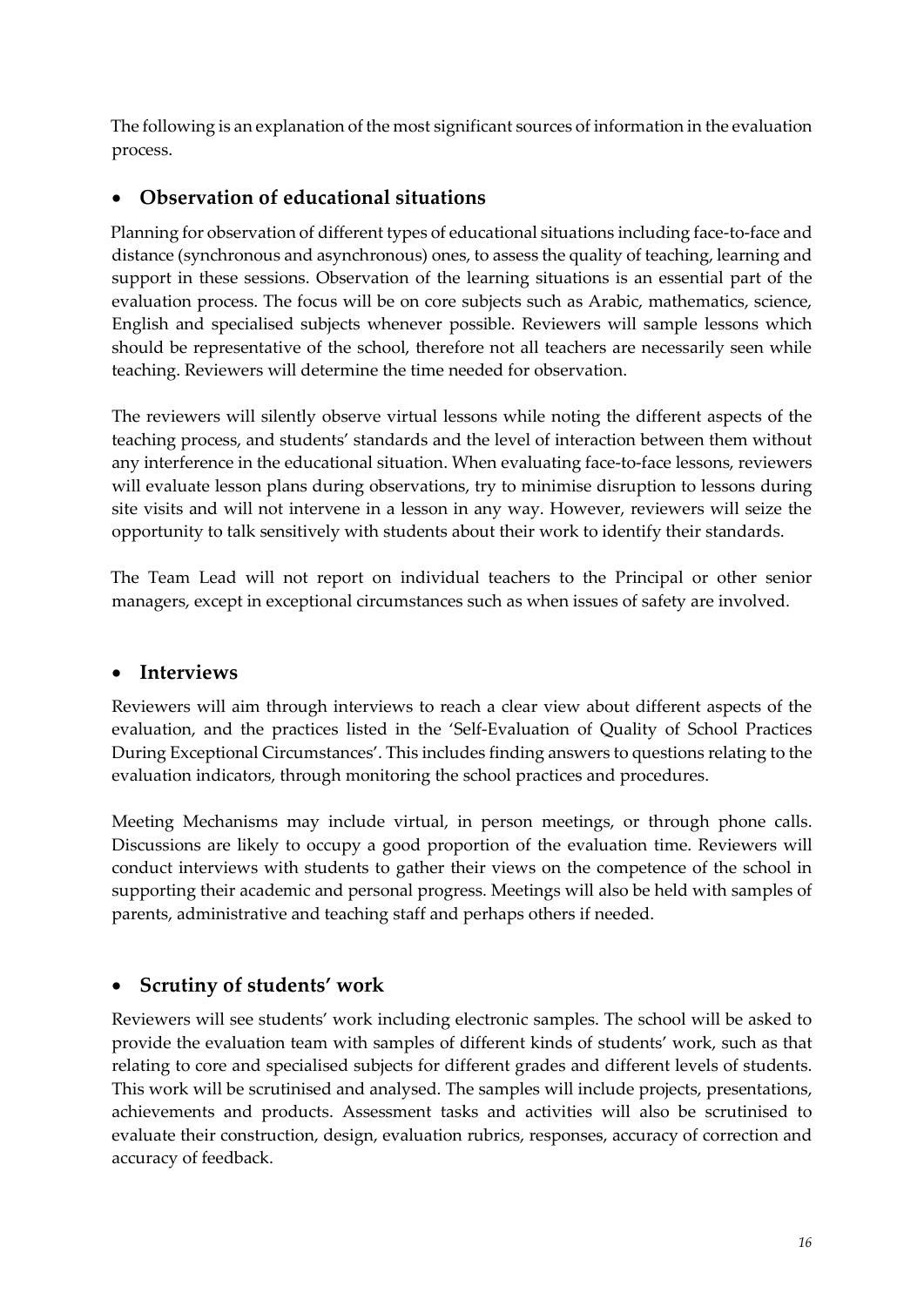#### <span id="page-19-0"></span>• **Analysis of documents and records**

Reviewers will examine and review various school documents and records, particularly those relating to the sections and indicators of the evaluation process. This is done to analyse the data and information available therein, with the aim of collecting information from various sources of information that are used to evaluate the various indicators. The evaluation team relies mainly on the documents mentioned by the school in the school's 'Self-Evaluation Form of Quality of School Practices During Exceptional Circumstances', while the evaluation team leader may request additional documents when needed to assist in the evaluation process. The evaluation team does not impose the existence of specific documents, as records and documents keeping differs from one school to another.

## <span id="page-19-1"></span>• **Analysis of questionnaires results**

The school is expected to regularly survey the opinions of students and their parents, in order to find out the extent of their satisfaction, and to appropriately respond to their suggestions to improve the practices and procedures it provides. The school can survey the views of students and parents through any means it considers suitable including paper or electronic questionnaires. The evaluation team will scrutinise the results of any surveys the school conducts and gauge the school response to the results. The Education and Training Quality Authority also pays attention to the opinions of those concerned about what the school offers, especially parents, as they are one of the key stakeholders. This is done by sending electronic questionnaires to parents by the Authority, via text messages or e-mail, prior to the evaluation of their children's school.

## <span id="page-19-2"></span>• **Analysis of electronic communication and networking accounts**

The evaluation team will review and analyse what the school officially adopts from the various electronic means. The school may opt to use these accounts to provide information about the school, documents and announcing its activities and events, and they may even be used to celebrate students' abilities and various achievements. These accounts include the school website and various electronic platforms and tools, as well as official school accounts on social media such as Twitter, Facebook, Instagram and others.

## <span id="page-19-3"></span>**Mechanisms for issuing evaluations**

Evaluations are reached collectively by the evaluation team during the daily and continuous team meetings. These evaluation team meetings are essential to complete the evaluation requirements and agree on issues arising during the evaluation process. Discussions in these meetings are vital to reach collective evaluations when considering the evaluation of indicators in the framework and school classification.

The final evaluations on the Sections of the Framework for Evaluating School Practices During Exceptional Circumstances are reached professionally. This is particularly so when evaluating the educational situations as well as the school documents and supporting information in the